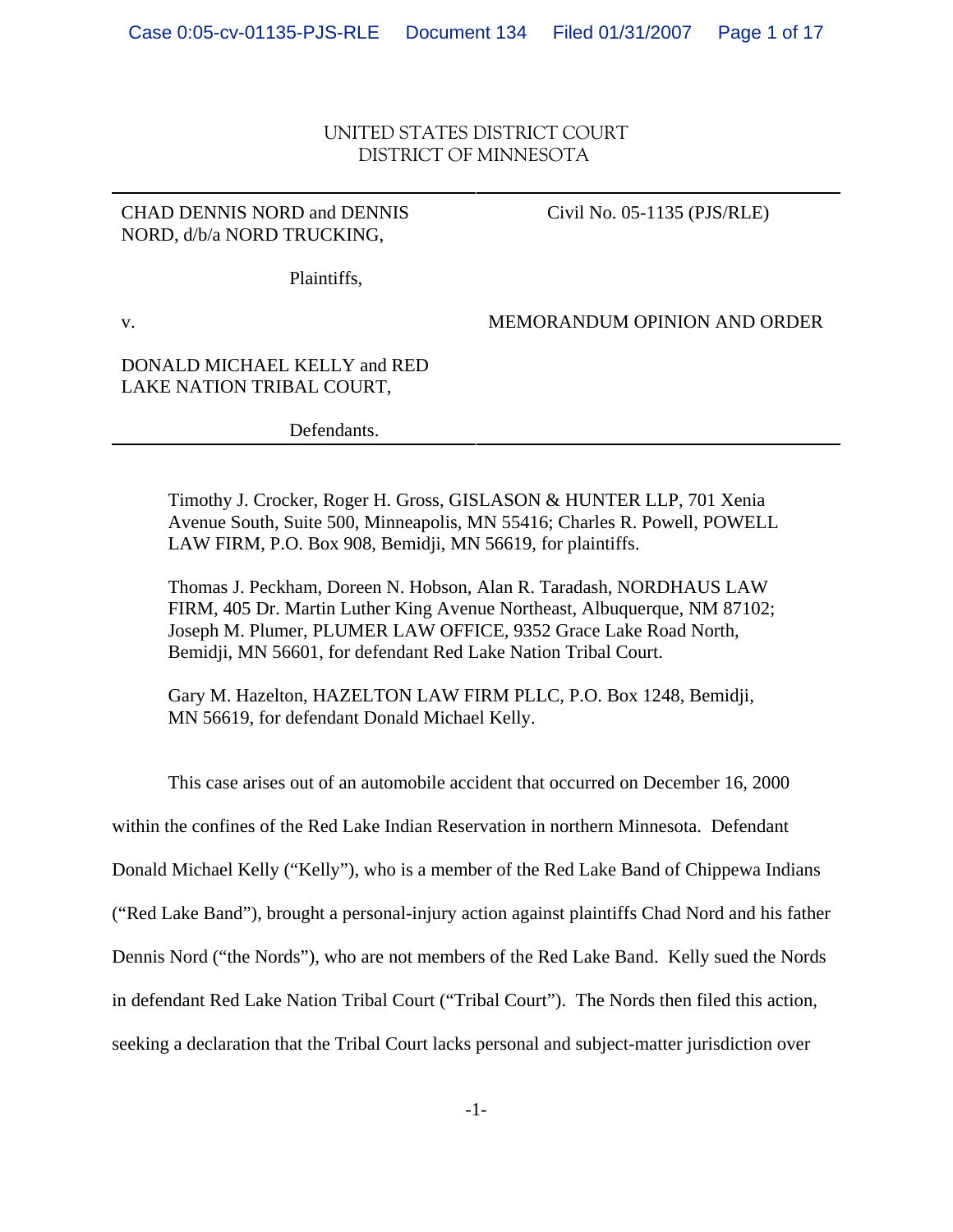them. This Court has jurisdiction over the Nords' declaratory-judgment action under 28 U.S.C. § 1331. *See Strate v. A-1 Contractors*, 520 U.S. 438, 448 (1997); *Nat'l Farmers Union Ins. Cos. v. Crow Tribe*, 471 U.S. 845, 852-53 (1985).

There are three motions pending before the Court. First, the Nords move for summary judgment. Second, the Tribal Court moves to dismiss the Nords' complaint for failure to state a claim. Finally, the Tribal Court moves in the alternative for an order continuing the summaryjudgment hearing and permitting discovery under Rule 56(f) of the Federal Rules of Civil Procedure.<sup>1</sup> For the reasons set forth below, the Court grants the Nords' motion and denies the Tribal Court's motions.2

#### I. BACKGROUND

On December 16, 2000, Chad Nord was driving a semi-truck on Minnesota Highway 1 within the Red Lake Indian Reservation when he rear-ended a car driven by Kelly. The semitruck was owned by Nord Trucking, which is apparently either a partnership or a sole proprietorship (the record is not entirely clear). Nord Trucking had contracted with the Red Lake Band to haul timber from the reservation. But Chad Nord swears in an affidavit that he was on a private errand at the time of the accident, *see* Crocker Aff. Ex. D ¶ IV (April 7, 2006), and the Tribal Court has no reason to disbelieve him. The Red Lake Tribal Police Department,

<sup>&</sup>lt;sup>1</sup>Kelly filed a memorandum opposing the Nords' motion for summary judgment, but otherwise did not participate in the arguments before the Court. The Court will address all of the arguments raised by either defendant, but, for the sake of simplicity, will refer only to the Tribal Court.

<sup>&</sup>lt;sup>2</sup>Counsel for all of the parties have been very helpful, but the Court wishes to express particular gratitude to Thomas J. Peckham. The Tribal Court has been exceptionally well represented by Mr. Peckham in this proceeding.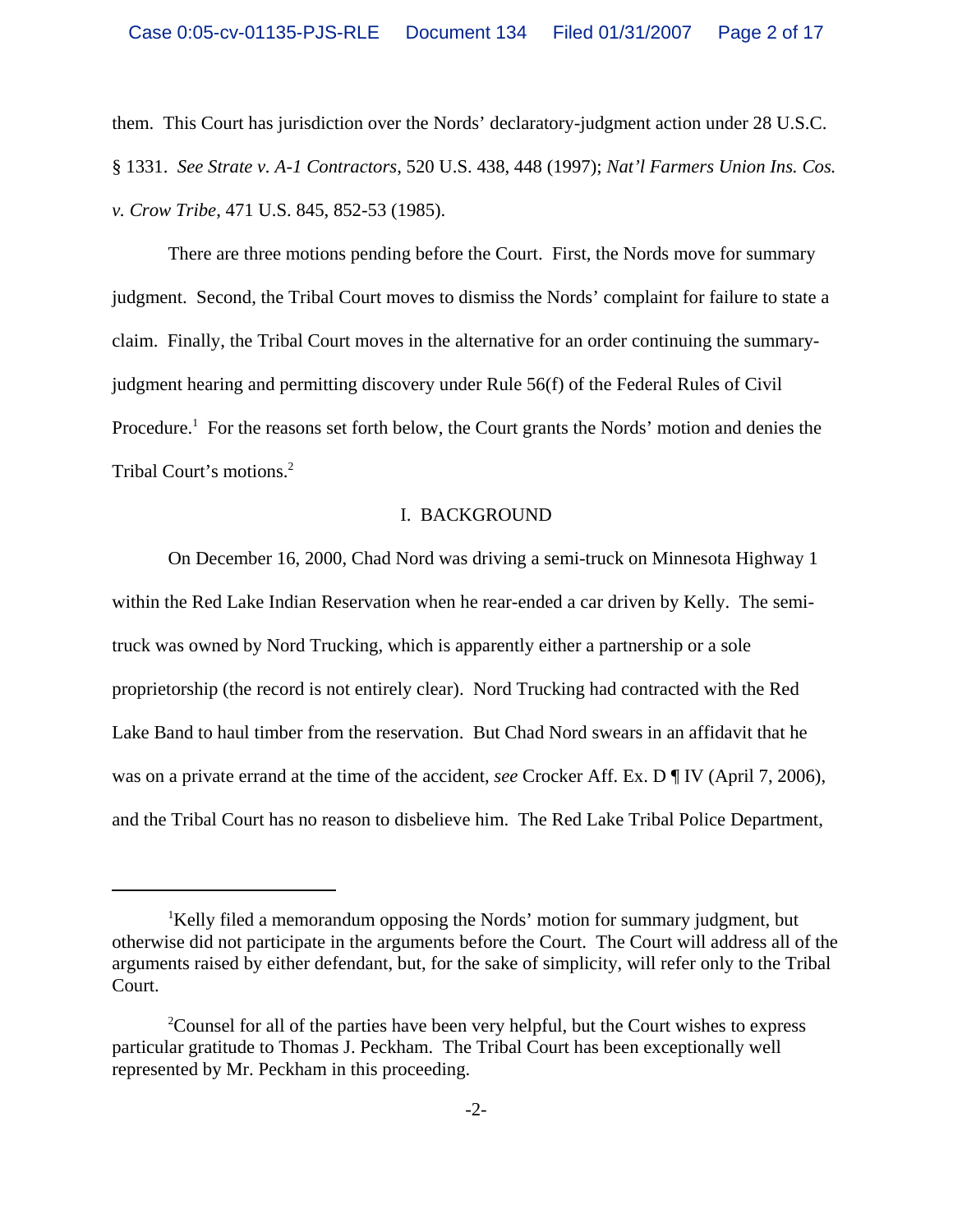the Red Lake Nation Law Enforcement Services, and the Red Lake Ambulance Service all responded to the accident. No county or state official appeared at the scene.

Kelly filed a personal-injury action against the Nords in the Tribal Court, alleging that Chad Nord was negligent and that, at the time of the accident, Chad Nord was acting within the scope of his employment with Dennis Nord, d/b/a Nord Trucking. The Nords filed a motion to dismiss for lack of jurisdiction in the Tribal Court on October 30, 2003. Second Peckham Decl. Exs. 31, 32. After waiting for over a year for a decision on that motion, the Nords filed this declaratory-judgment action on June 10, 2005. On September 28, 2005, nearly two years after the original motion was filed, the Tribal Court held that it had jurisdiction and denied the Nords' motion to dismiss. Second Peckham Decl. Exs. 40, 41. The Nords appealed, and the parties stipulated to a stay of this case until that appeal was resolved. *See* Docket No. 43. The Red Lake Court of Appeals affirmed the Tribal Court's decision on February 2, 2006. Second Peckham Decl. Ex. 53. The Nords now seek a declaration that the Tribal Court and the Red Lake Court of Appeals were wrong in holding that the Tribal Court could exercise jurisdiction over Kelly's claims against them.

#### II. ANALYSIS

### *A. Standard of Review*

In reviewing a motion to dismiss under Rule 12(b)(6), a court must accept as true all factual allegations in the complaint and draw all reasonable inferences in the plaintiff's favor. *Maki v. Allete, Inc.*, 383 F.3d 740, 742 (8th Cir. 2004); *Mattes v. ABC Plastics, Inc.*, 323 F.3d 695, 697 (8th Cir. 2003). "'[A] complaint should not be dismissed for failure to state a claim unless it appears beyond doubt that the plaintiff can prove no set of facts in support of his claim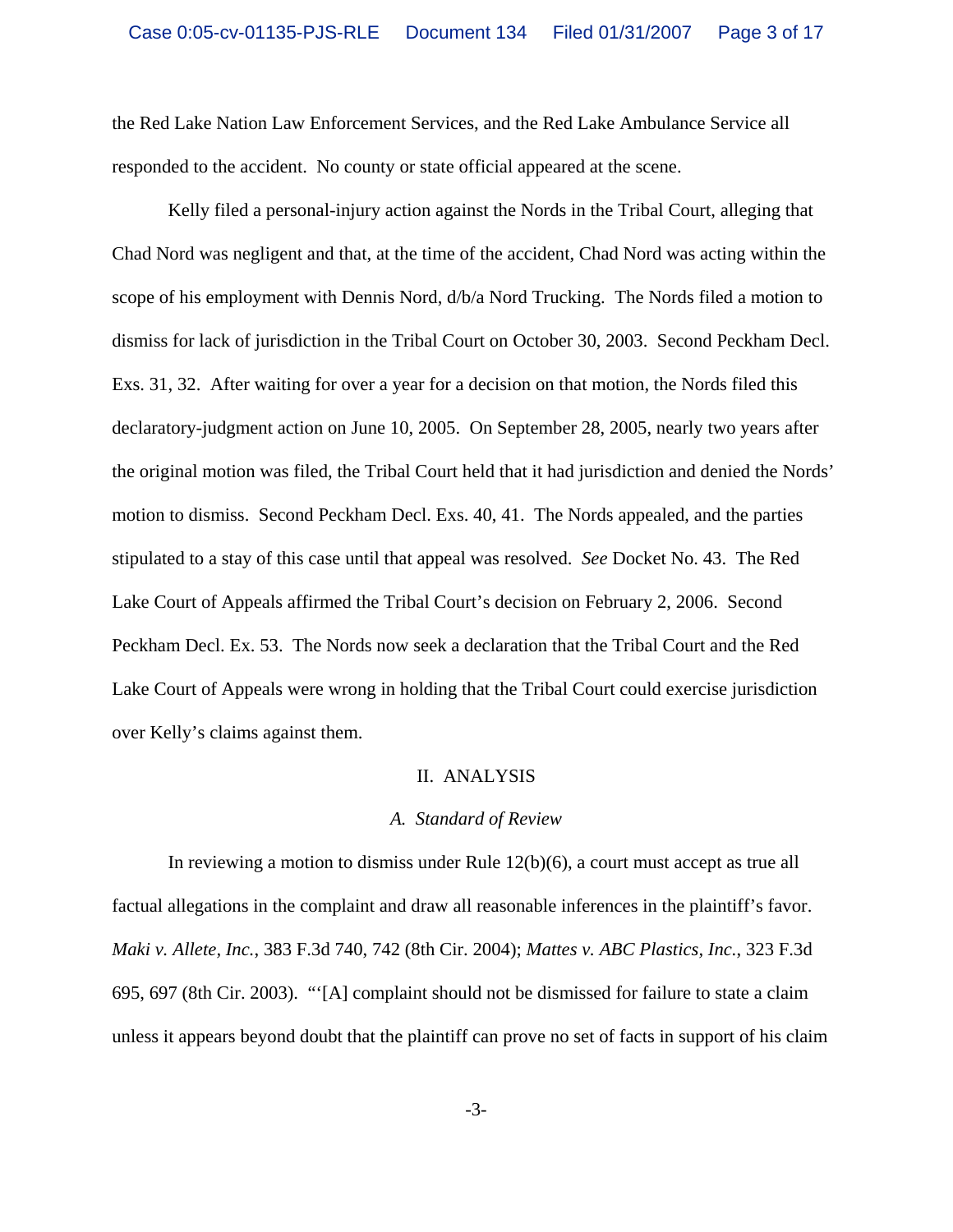which would entitle him to relief.'" *Rucci v. City of Pac.*, 327 F.3d 651, 652 (8th Cir. 2003) (quoting *Conley v. Gibson*, 355 U.S. 41, 45-46 (1957)). Although the pleading standard is liberal, a plaintiff must allege facts, and not merely legal conclusions, if he or she wishes to survive a Rule 12(b)(6) motion. *Moses.com Sec., Inc. v. Comprehensive Software Sys., Inc.*, 406 F.3d 1052, 1062 (8th Cir. 2005); *DuBois v. Ford Motor Credit Co.*, 276 F.3d 1019, 1022 (8th Cir. 2002).

In reviewing a motion for summary judgment, a court must examine "the pleadings, depositions, answers to interrogatories, and admissions on file, together with the affidavits, if any," to determine whether any "genuine issue as to any material fact" precludes the moving party from receiving judgment as a matter of law. Fed. R. Civ. P. 56(c). A dispute over a fact is "material" only if its resolution might affect the outcome of the action under the governing substantive law. *See Anderson v. Liberty Lobby, Inc.*, 477 U.S. 242, 248 (1986). A dispute over a fact is "genuine" only if "the evidence is such that a reasonable jury could . . . return a verdict for [the non-movant]." *Baucom v. Holiday Cos.*, 428 F.3d 764, 766 (8th Cir. 2005). The court must resolve factual disputes in favor of the nonmoving party. *Lomar Wholesale Grocery, Inc. v. Dieter's Gourmet Foods, Inc.*, 824 F.2d 582, 585 (8th Cir. 1987).

Finally, as to the Tribal Court's Rule 56(f) motion: "Although discovery need not be complete before a case is dismissed, summary judgment is proper only if the nonmovant has had adequate time for discovery." *Robinson v. Terex Corp.*, 439 F.3d 465, 467 (8th Cir. 2006). Under Rule 56(f), a party may ask a court to delay ruling on a motion for summary judgment if the party can make a good-faith showing that such a delay would enable it to discover additional evidence that could demonstrate the existence of a factual issue. *Id*. Needless to say, though, the

-4-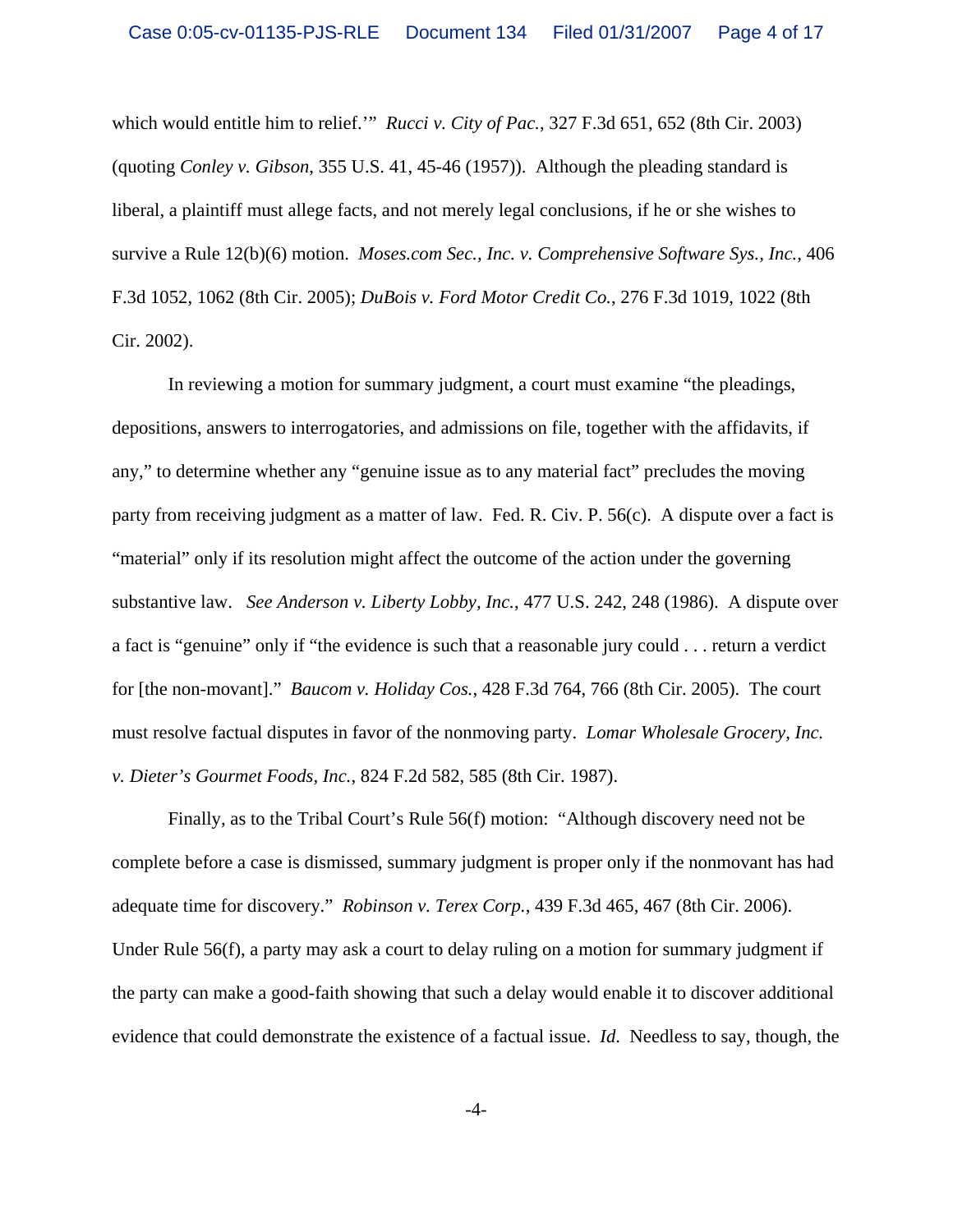potential factual dispute must concern a material fact — that is, a fact that might affect the outcome of the action under the governing substantive law. Without such a showing, a court may grant a motion for summary judgment even if no discovery whatsoever has been taken. *Pony Computer, Inc. v. Equus Computer Sys. of Mo., Inc.*, 162 F.3d 991, 996 (8th Cir. 1998).

#### *B. Tribal-Court Jurisdiction*

The Nords seek both a declaratory judgment that the Tribal Court lacks personal and subject-matter jurisdiction over Kelly's claims against them and an injunction prohibiting Kelly from proceeding further in the Tribal Court. The parties agree that this case is controlled by *Strate v. A-1 Contractors*, 520 U.S. 438 (1997). The question presented in *Strate* was precisely the question presented in this case:

When an accident occurs on a portion of a public highway maintained by the State under a federally granted right-of-way over Indian reservation land, may tribal courts entertain a civil action against an allegedly negligent driver and the driver's employer, neither of whom is a member of the tribe?

*Id.* at 442.

On its way to answering "no" to that question, the Supreme Court explained that, in general, the inherent powers of an Indian tribe do not extend to the activities of nonmembers of the tribe, absent an express delegation by treaty or statute. *Strate*, 520 U.S. at 445-46 (citing *Montana v. United States*, 450 U.S. 544, 565 (1981)). This general rule is subject to two exceptions. First, "'[a] tribe may regulate, through taxation, licensing, or other means, the activities of nonmembers who enter consensual relationships with the tribe or its members, through commercial dealing, contracts, leases, or other arrangements.'" *Id.* at 446 (quoting *Montana*, 450 U.S. at 565). Second, a tribe "retain[s] inherent power to exercise civil authority over the conduct of non-Indians on fee lands within its reservation when that conduct threatens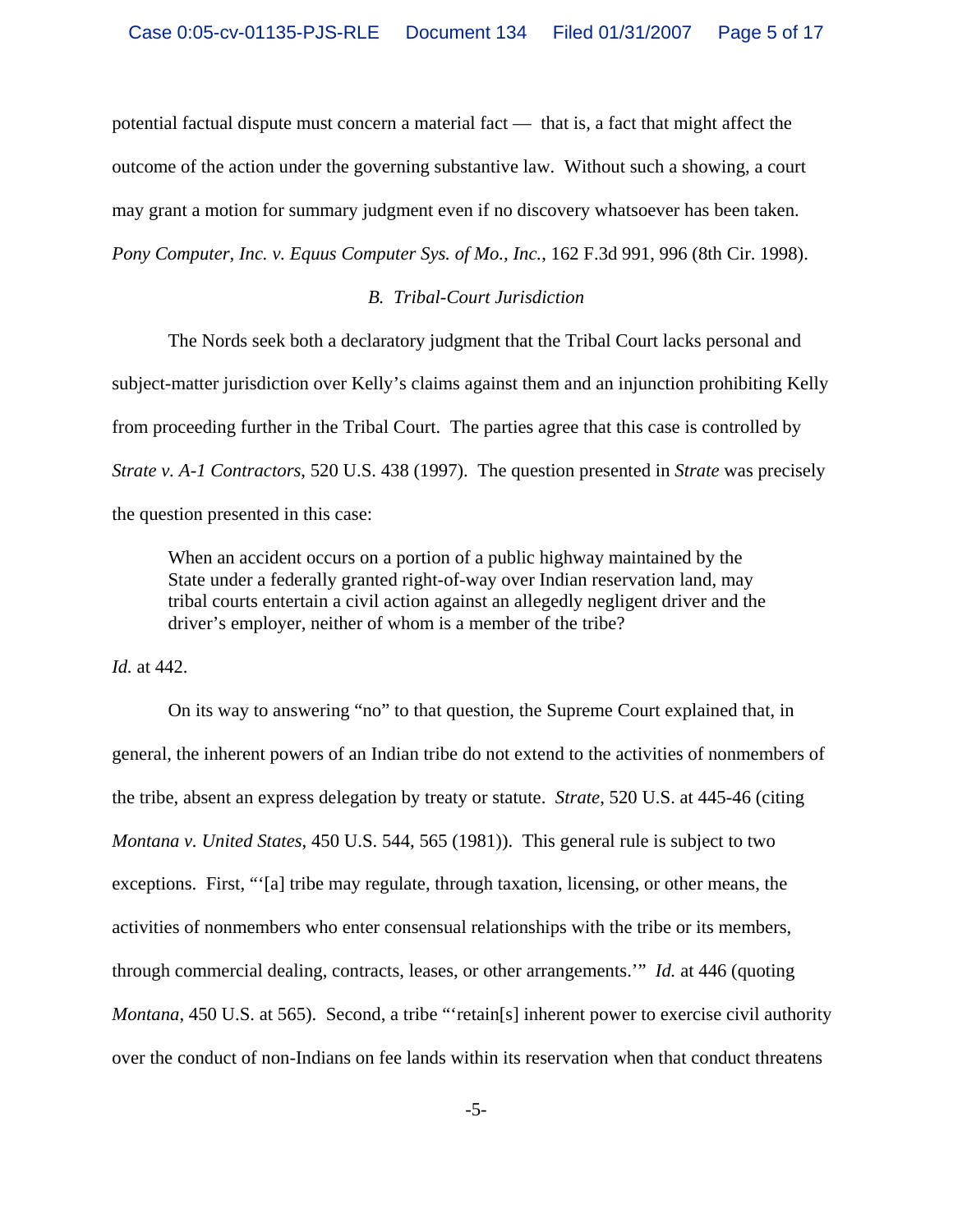or has some direct effect on the political integrity, the economic security, or the health or welfare of the tribe.'" *Id.* (quoting *Montana*, 450 U.S. at 566). These two exceptions are sometimes referred to as the "*Montana* exceptions" to the general rule that a tribe may not exercise authority over nonmembers.

Applying these principles to the facts in *Strate*, the Court held that, absent a statute or treaty authorizing the exercise of tribal jurisdiction, "tribal courts may not entertain claims against nonmembers arising out of accidents on state highways[.]" *Strate*, 520 U.S. at 442. The Court based this decision on the fact that the state maintained the highway under a federallygranted right-of-way that rendered the stretch of road the equivalent of alienated, non-Indian land. *Strate*, 520 U.S. at 442-43, 454.

Forming part of the State's highway, the right-of-way is open to the public, and traffic on it is subject to the State's control. The Tribes have consented to, and received payment for, the State's use of the 6.59-mile stretch for a public highway. They have retained no gatekeeping right. So long as the stretch is maintained as part of the State's highway, the Tribes cannot assert a landowner's right to occupy and exclude.

*Strate*, 520 U.S. at 455-56 (footnote omitted). Because the tribe had lost the "'right of absolute and exclusive use and occupation,'" *Strate*, 520 U.S. at 456 (quoting *South Dakota v. Bourland*, 508 U.S. 679, 689 (1993)), the tribal court lacked jurisdiction over claims against the nonmember defendants. *Strate*, 520 U.S. at 456, 459.

This case is on all fours with *Strate*. This case, like *Strate*, involves the question whether "tribal courts [may] entertain a civil action against an allegedly negligent driver and the driver's employer, neither of whom is a member of the tribe," in connection with "an accident [that] occur[red] on a portion of a public highway maintained by the State under a federally granted right-of-way over Indian reservation land." The Tribal Court does not contend that there is a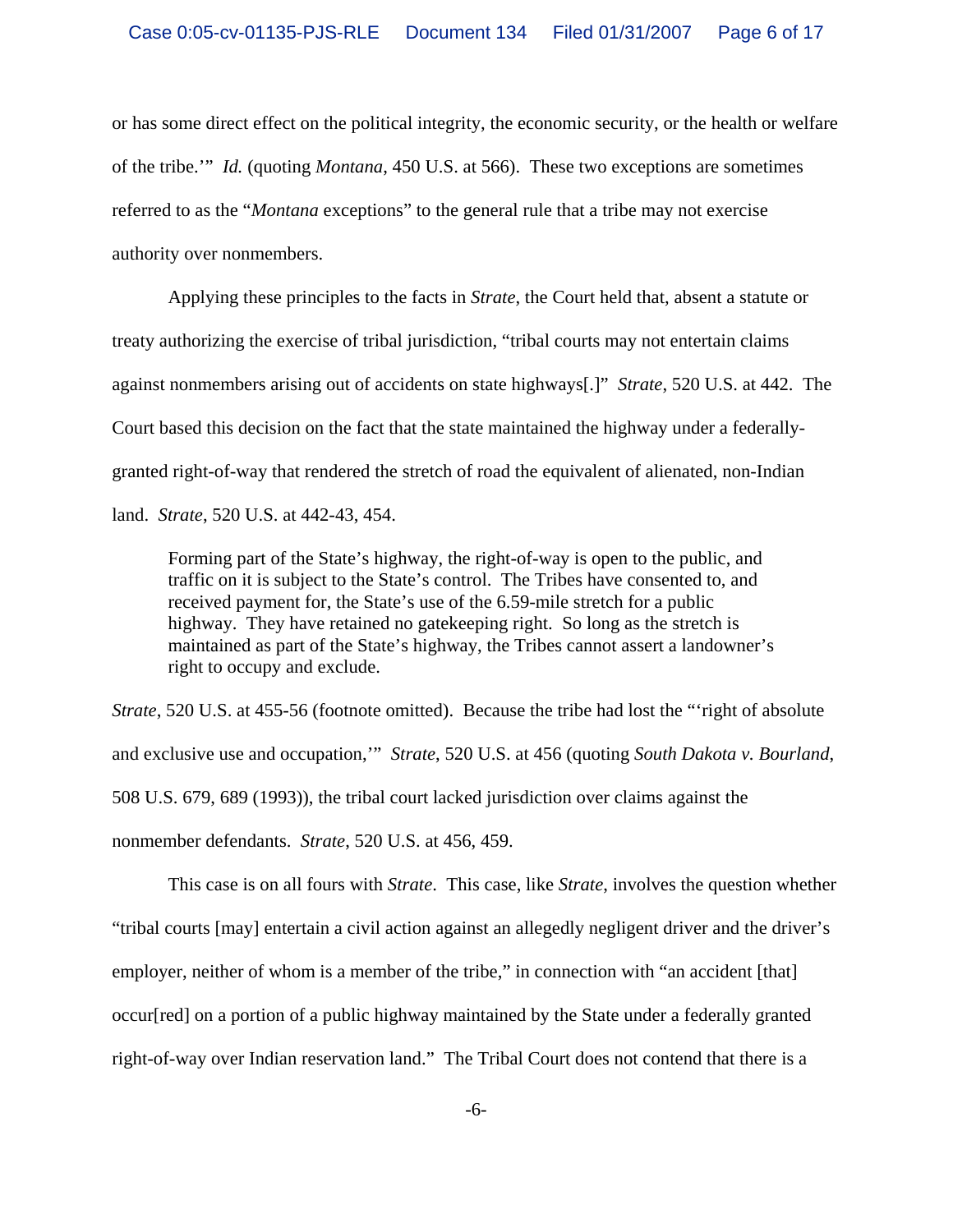statute or treaty authorizing its exercise of jurisdiction. Thus, under *Strate*, it appears that the Tribal Court cannot exercise jurisdiction over Kelly's claims against the Nords.

The Tribal Court tries to escape *Strate* by questioning the validity of the right-of-way over the portion of Minnesota Highway 1 on which the Nord-Kelly accident occurred. That right-of-way was granted by the federal government to the State of Minnesota in 1955. *See* Olson Aff. Ex. C (Bureau of Indian Affairs right-of-way map bearing signed approval of a Bureau superintendent); Olson Aff. Ex. B, Fourth and Fifth Components<sup>3</sup> (application for public highway and stipulation). The Tribal Court relies most heavily on its contention that the stipulation included in the application for the right-of-way did not expressly agree to certain required conditions, as mandated by then-existing federal regulations governing rights-of-way over Indian lands. *See* 25 C.F.R. pt. 256 (1954 Supp.).<sup>4</sup> The stipulation stated, instead, that the Commissioner of Highways "agrees to conform and abide by all pertinent rules and regulations of the Department of the Interior with special reference to Departmental Regulations 25 CFR 256.7 (a), (b) and (c)[.]" Olson Aff. Ex. B, Fifth Component. Because this stipulation did not refer specifically to clauses (d) and (e) of 25 C.F.R. § 256.7, the Tribal Court argues, it failed to comply with 25 C.F.R. § 256.7.

This argument is meritless. The stipulation expressly stated that the Commissioner "agrees to conform and abide by *all* pertinent rules and regulations of the Department of the

<sup>&</sup>lt;sup>3</sup>The pages in Exhibit B attached to Ronald J. Olson's affidavit are not numbered or otherwise easily distinguishable. They have been separated into sections, which the Nords number and refer to as "components."

<sup>&</sup>lt;sup>4</sup>All citations to the Code of Federal Regulations in this opinion are to the 1954 pocket supplement containing part 256 of Title 25.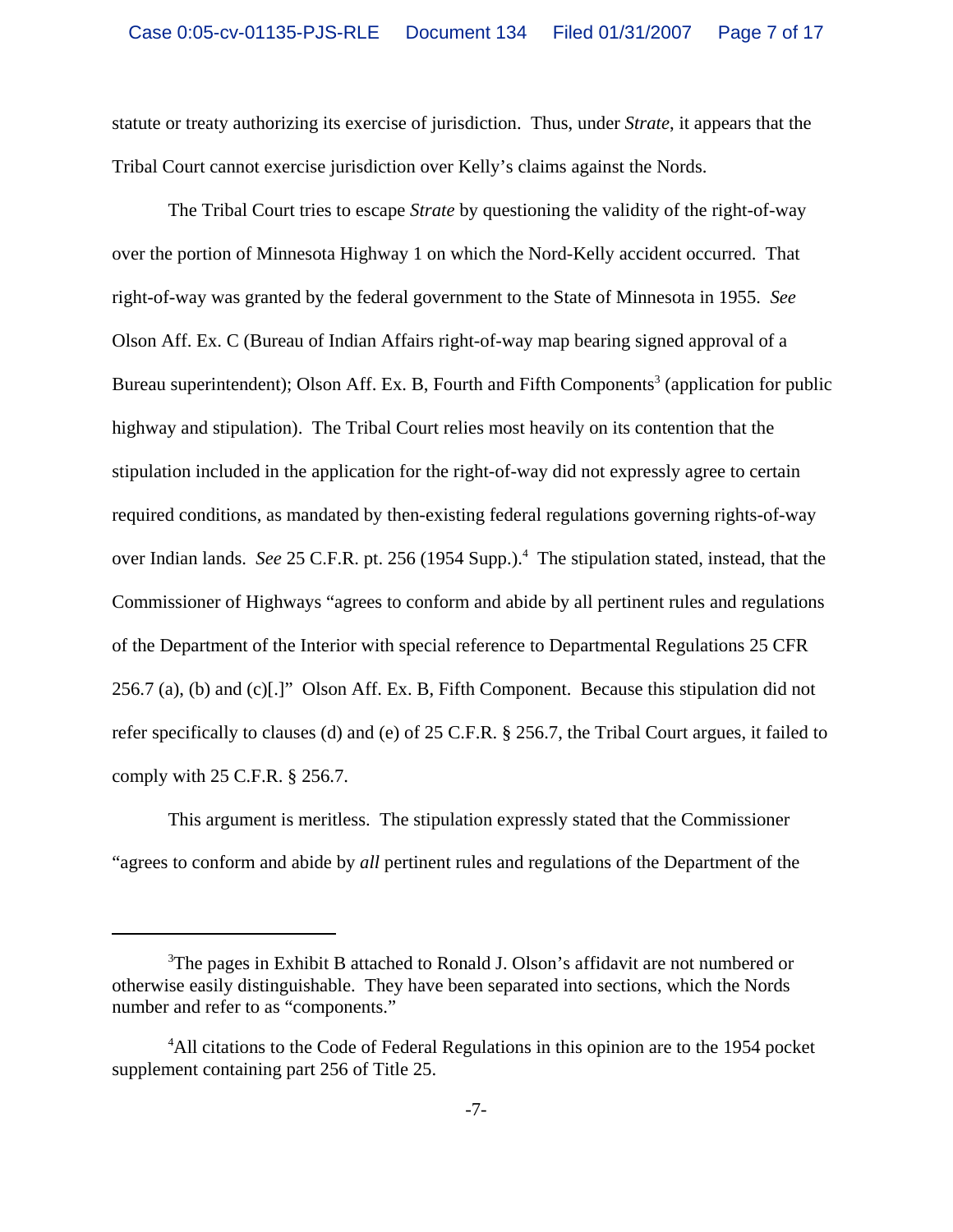Interior," which included 25 C.F.R. § 256.7. "All" means "all." Why the stipulation made "special reference" to three of the regulations is not clear, but it is also not important. The Commissioner clearly agreed to abide by "all" applicable rules and regulations; clauses (d) and (e) were unquestionably applicable regulations; and thus the Commissioner unquestionably agreed to abide by clauses (d) and (e) (along with the rest of 25 C.F.R. § 256.7).

The Tribal Court also refers to unspecified "drafting requirements" that it alleges were not met and contends that the engineer failed to certify the approved survey map, as required by the version of 25 C.F.R. § 256.13 in force at the time. As the Nords point out, however, the time for objecting to these alleged deficiencies has long since passed. *See* 25 C.F.R. § 256.31 (requiring that an appeal from a decision of a superintendent of the Bureau of Indian Affairs be filed within 30 days of receipt of notice of the decision). Relying on the validity of the right-ofway, the State of Minnesota built Highway 1, paid compensation to tribal members for the land on which Highway 1 was built,<sup>5</sup> maintained Highway 1 for over half of a century, and continues to maintain Highway 1. If the Red Lake Band or anyone else had an objection to the right-ofway, the time to raise that objection was 50 years ago, and the entity to which to raise that objection was the BIA.

Ultimately, though, the Tribal Court's attack on the validity of the right-of-way is not its primary argument for escaping *Strate*. The Tribal Court conceded at oral argument that, at a minimum, the State of Minnesota acquired the right to build, maintain, and exert at least "limited

<sup>5</sup> Individual tribal members were compensated, but the tribe as a whole waived compensation. *See* 25 C.F.R. §§ 256.7, 256.14 (describing requirements for right-of-way applications and schedule of damages); Olson Aff. Ex. B, Fourth and Fifth Components (letter stating that compensation for tribe is waived with attached schedule of damages for individual tribal members).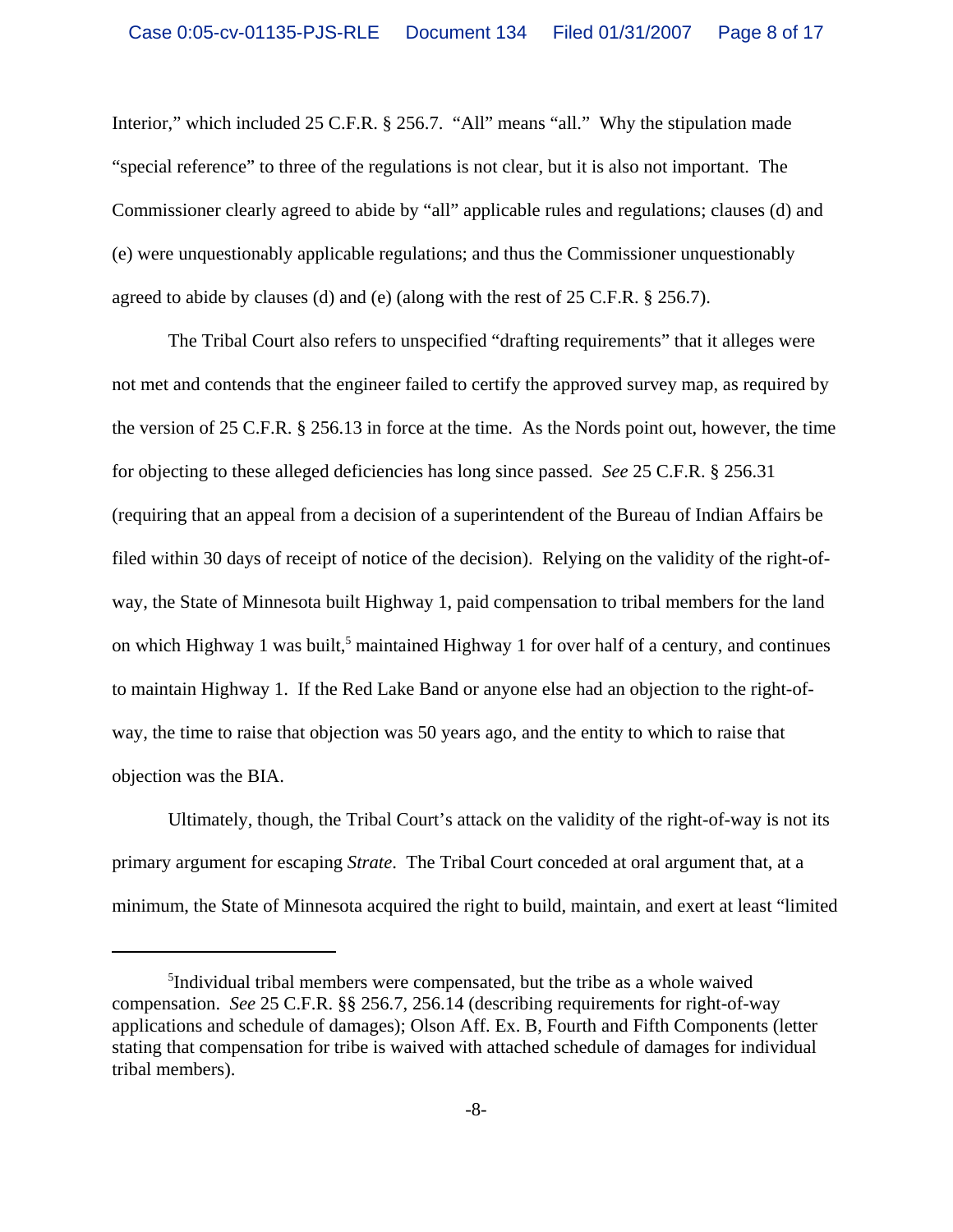control" over Minnesota Highway 1. Likewise, the Tribal Court conceded that Highway 1 is open to public use. The Tribal Court thus does not really contest that the Red Lake Band gave up *some* of its rights over the land on which Highway 1 was built. But the Tribal Court insists that discovery and perhaps a trial are necessary to determine precisely *what* rights the tribe relinquished. Whether the Tribal Court is correct depends on how *Strate* is interpreted.

This is the crux of the case. According to the Nords, it does not matter precisely what rights the Red Lake Band relinquished. As long as the tribe no longer possesses the "'right of *absolute* and *exclusive* use and occupation'" over the location of the Nord-Kelly accident — that is, as long as the State enjoys *any* kind of right-of-way over that section of highway — then *Strate* deprives the Tribal Court of jurisdiction over Kelly's lawsuit against the Nords. *Strate*, 520 U.S. at 456 (quoting *Bourland*, 508 U.S. at 689) (emphasis added).

The Tribal Court disagrees. It regards the Nords' reading of *Strate* as too rigid and formalistic. The Tribal Court stresses that, when it comes to federally granted rights-of-way, one size does not fit all. Rather, the federal government has granted a wide variety of rights over portions of Indian reservation land. According to the Tribal Court, *Strate* requires — or at least permits — a fact-intensive analysis to determine exactly what rights were granted over the relevant section of highway and to determine exactly how much control the tribe has exercised in practice over that section of highway. Only after undertaking such an analysis can a federal court determine whether a tribal court may exercise jurisdiction over a nonmember whose negligence causes an accident on a state highway within an Indian reservation.<sup>6</sup>

<sup>6</sup> The Tribal Court further argues that, if this Court accepts its reading of *Strate*, the Tribal Court should be allowed to take discovery and fully develop a record on how the State of Minnesota and the Red Lake Band have interpreted the right-of-way to Highway 1.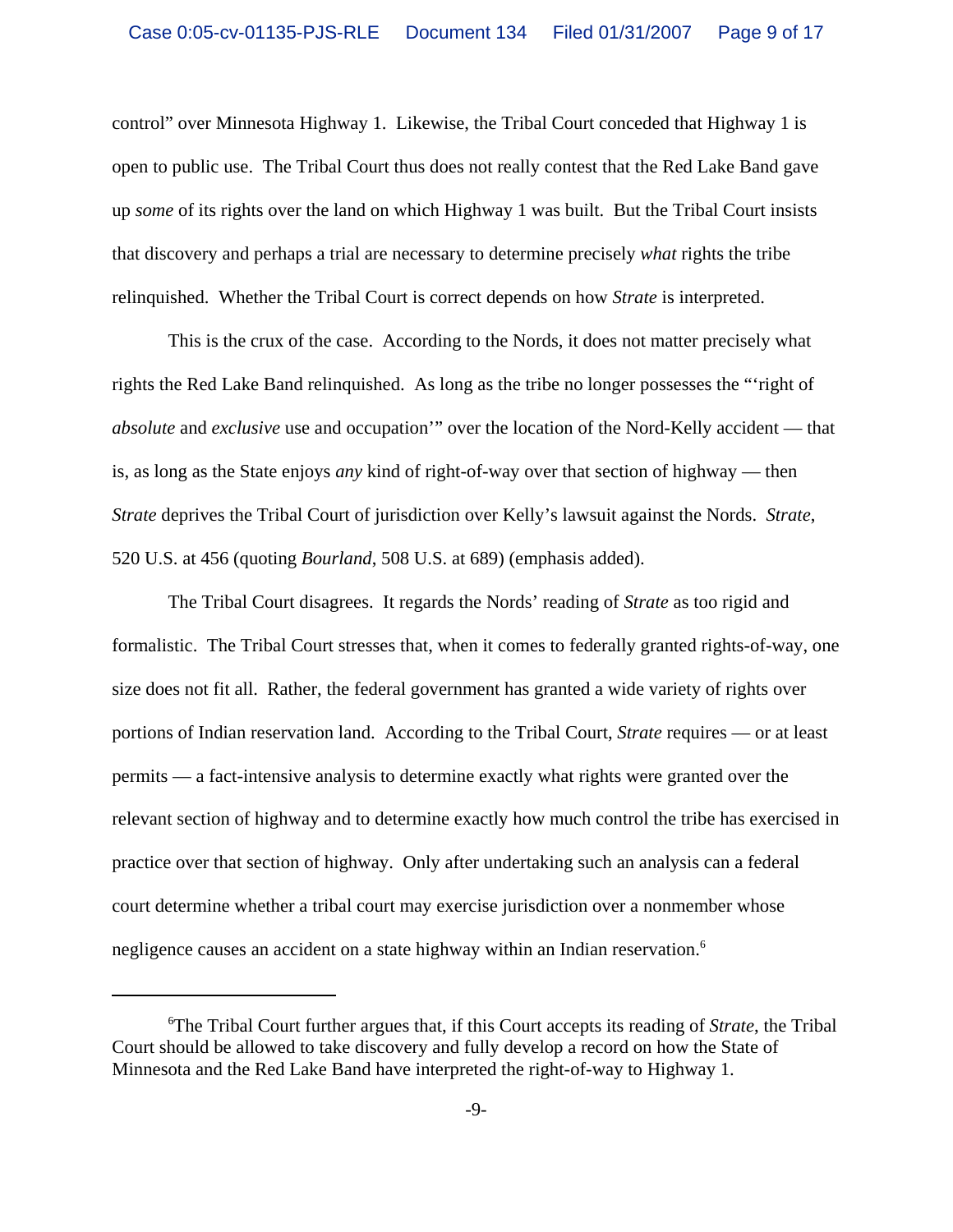The Court has some sympathy for the Tribal Court's argument about how *Strate should* have been decided. But this Court is obligated to apply *Strate* as it *was* decided. Having reviewed *Strate* with care, the Court concludes that the Nords' reading is correct: If the federal government has granted any kind of a right-of-way over reservation land, the tribal court may not exercise jurisdiction over claims against nonmembers arising out of automobile accidents that occur on that land, unless one of the *Montana* exceptions applies. The Court reaches this conclusion for three reasons:

First, the holding of *Strate* — as opposed to some of the dicta that it uses on the way to reaching its holding — is quite categorical: "[T]ribal courts may not entertain claims against nonmembers arising out of accidents on state highways, absent a statute or treaty authorizing the tribe to govern the conduct of nonmembers on the highway in question." *Strate*, 520 U.S. at 442. In light of that rather emphatic language, it would take a lot to persuade this Court to permit the Tribal Court to entertain claims against the Nords arising out of an accident on Minnesota Highway 1, given the undisputed fact that no statute or treaty authorizes the Red Lake Band to govern the conduct of nonmembers on the portion of Highway 1 in question.

Second, there is evidence in *Strate* confirming that the Supreme Court meant exactly what it said. In general, litigants who object to a tribal court's jurisdiction must exhaust tribalcourt remedies before seeking a federal injunction. But the Supreme Court created an exception to this exhaustion requirement for the *Strate* situation:

When, as in this case, it is plain that no federal grant provides for tribal governance of nonmembers' conduct on land covered by *Montana*'s main rule, it will be equally evident that tribal courts lack adjudicatory authority over disputes arising from such conduct. . . . Therefore, when tribal-court jurisdiction over an action such as this one is challenged in federal court, the otherwise applicable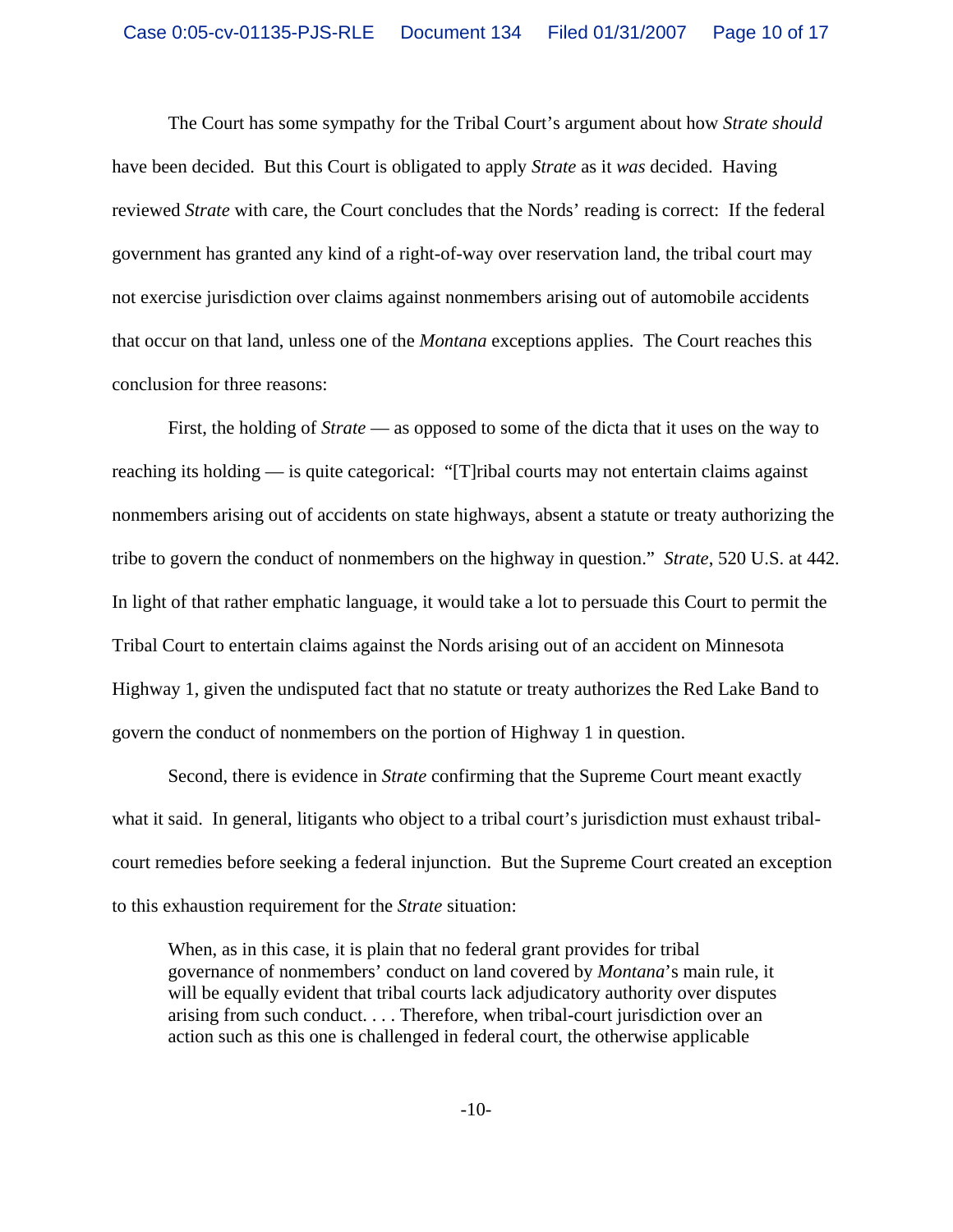exhaustion requirement must give way, for it would serve no purpose other than delay.

*Strate*, 520 U.S. at 459 n.14 (citations omitted).

This passage strongly suggests that the Supreme Court envisioned that this inquiry would normally be just as formalistic and rigid as the Nords claim. The tribal court is deprived of jurisdiction as long as the State enjoys *any* kind of right-of-way over the relevant section of highway, and the determination whether a State enjoys any kind of right-of-way over the relevant section of highway will usually be "plain" from readily available public documents and widely known facts (such as the logo on the side of the trucks that maintain the highway). Thus, requiring challenges to jurisdiction to first be litigated in a tribal court "would serve no purpose other than delay." *Id.*

By contrast, eliminating the exhaustion requirement would be unimaginable if, as the Tribal Court argues, the question whether a tribe can exercise jurisdiction depends on an exhaustive and complex inquiry to determine not only the precise scope of the rights given in the relevant legal documents, but the precise scope of the control that the tribe has actually exercised over a section of highway during the past few decades. If the Tribal Court's reading of *Strate* is correct, then the resolution of the jurisdictional issue would rarely be "plain," and there would be more, not less, reason to require exhaustion. *See Nat'l Farmers Union*, 471 U.S. at 856-57 (explaining that considerations of comity favor allowing tribal courts the "first opportunity to evaluate the factual and legal bases for the [jurisdictional] challenge"); *Duncan Energy Co. v. Three Affiliated Tribes of the Fort Berthold Reservation*, 27 F.3d 1294, 1300 (8th Cir. 1994) ("the requirement of tribal exhaustion contemplates the development of a factual record that will serve the 'orderly administration of justice in the federal court'") (quoting *Nat'l Farmers Union*,

-11-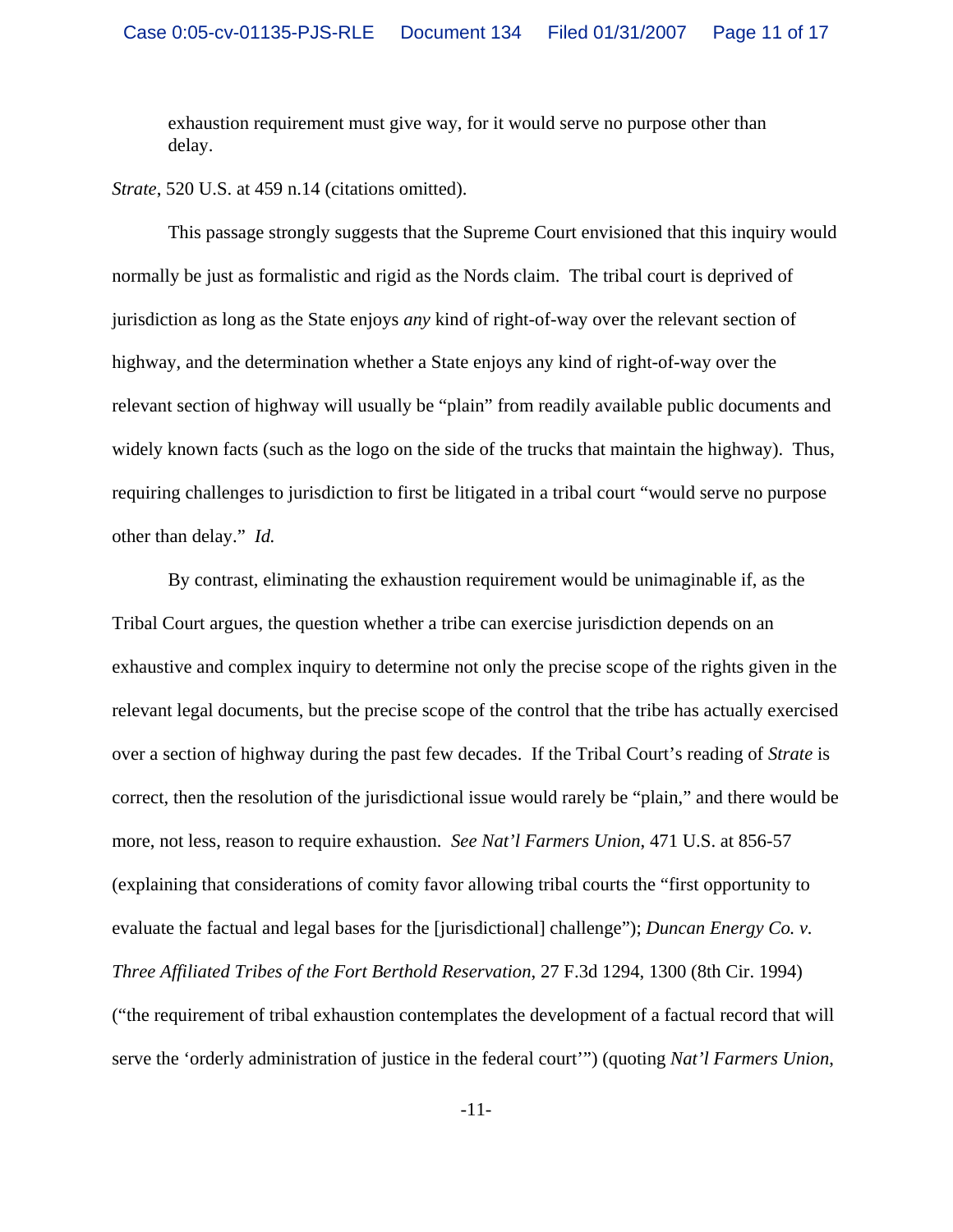471 U.S. at 856). *Strate*'s elimination of the exhaustion requirement is obviously very difficult to reconcile with the Tribal Court's position.

Finally, federal courts asked to interpret *Strate* have seemed sympathetic to the Nords' reading and unsympathetic to the Tribal Court's. *See, e.g., Boxx v. Long Warrior*, 265 F.3d 771, 775 (9th Cir. 2001) (rejecting, under a "plain reading" of the right-of-way, the tribe's contention that it retained a gatekeeping right over the road), *disapproved on other grounds, Smith v. Salish Kootenai Coll.*, 434 F.3d 1127, 1137 n.4 (9th Cir. 2006); *Burlington N. R.R. Co. v. Red Wolf*, 196 F.3d 1059,1063 (9th Cir. 1999) (concluding that a railroad right-of-way was equivalent to alienated, non-Indian land); *Mont. Dep't of Transp. v. King*, 191 F.3d 1108, 1113 (9th Cir. 1999) (applying *Strate* where a tribe attempted to regulate workers performing maintenance on a state highway); *Wilson v. Marchington*, 127 F.3d 805, 813-14 (9th Cir. 1997) (applying *Strate* where the general public had unrestricted access to a federal highway that was "designed, built, and maintained by the State of Montana" with tribal consent). Like the Supreme Court in *Strate* and like this Court in the present case — these courts have reviewed publicly-available documents creating the right-of-way and publicly-available regulations existing at the time that the right-of-way was created. But none of these courts has engaged in the kind of wide-ranging, complex factual inquiry urged by the Tribal Court here.

The Tribal Court cites *McDonald v. Means*, 309 F.3d 530 (9th Cir. 2002), for the proposition that courts must examine the "nature and use of the particular right-of-way to determine whether a tribe retained jurisdiction by retaining significant control over the right-ofway." Tribal Court's Resp. Pl.'s Summ. J. 15. *McDonald* is readily distinguishable, though, because it involved a Bureau of Indian Affairs reservation road, which the Ninth Circuit

-12-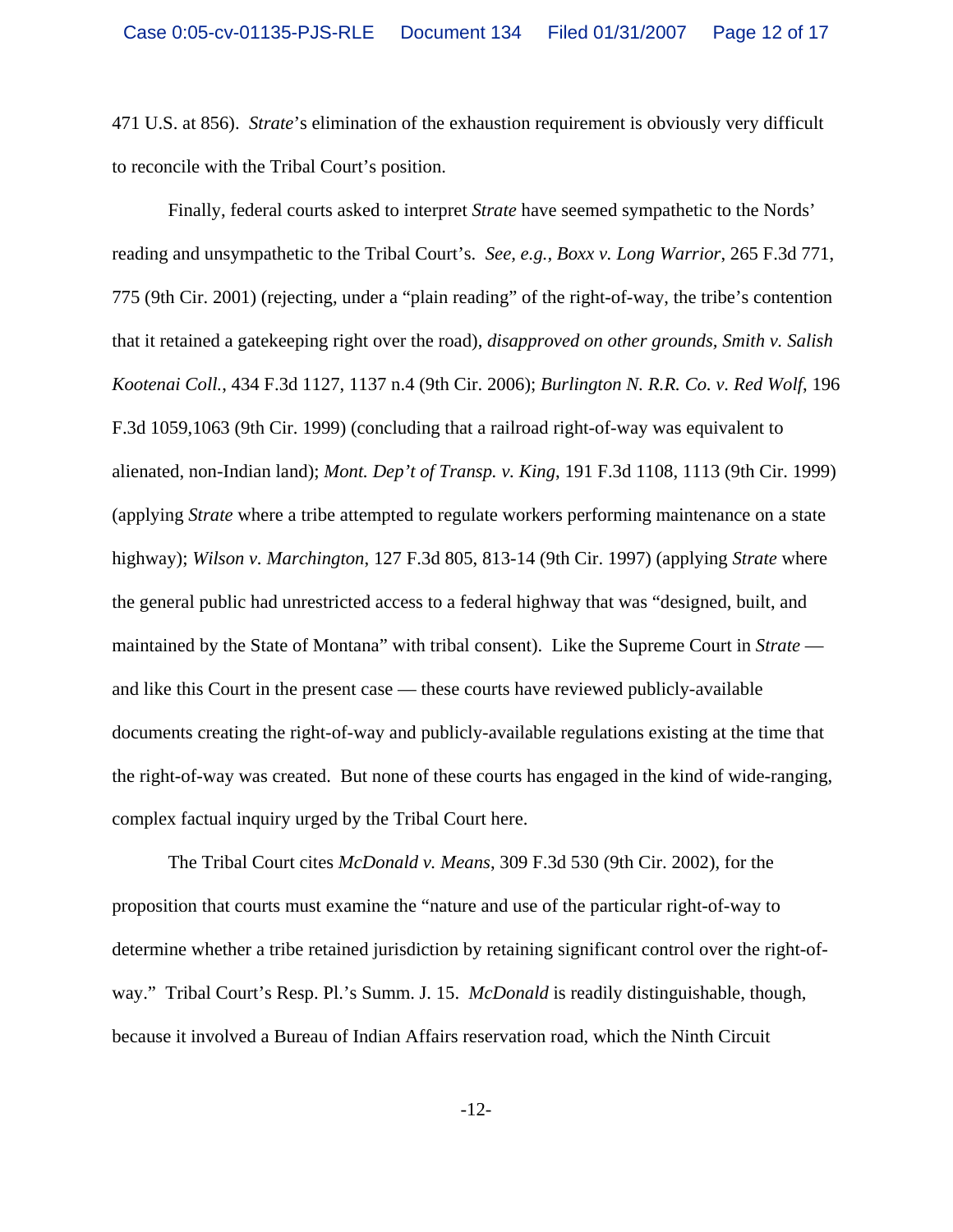determined was a "tribal road" expressly exempted from the direct scope of *Strate*. *McDonald*, 309 F.3d at 537. The Ninth Circuit went on to examine a number of factors to determine if the tribal road (not state highway) nevertheless came within the rule of *Strate*. *McDonald*, 309 F.3d at 538-39. Even so, the Ninth Circuit did not consider the parties' actual historical course of conduct concerning the road. Instead, the court looked to relevant legal doctrines and federal regulations to conclude that reservation roads in general are subject to much more tribal control than state highways. *McDonald*, 309 F.3d at 537-40. *McDonald* does not establish any need for the development of the factual record beyond what is already before this Court.

In sum, this Court holds that, under *Strate*, a tribal court may not exercise jurisdiction over a nonmember who is involved in an automobile accident on reservation land if the tribe has lost the "'right of absolute and exclusive use and occupation'" of that land. *Strate*, 520 U.S. at 456 (quoting *Bourland*, 508 U.S. at 689). If the federal government has granted any kind of right-of-way over a portion of a road — no matter what the scope of that right-of-way and no matter how much tribal control has been exercised over that portion of the road in practice — the tribe no longer has the "right of absolute and exclusive use and occupation," and the tribal court may not exercise jurisdiction over the nonmember unless one of the *Montana* exceptions applies.

The Court now turns to those exceptions.

#### *C.* The *Montana* Exceptions

Under the first *Montana* exception, tribes retain some authority to regulate the conduct of nonmembers who enter consensual relationships with the tribe or its members. *Strate*, 520 U.S. at 446. The only evidence before the Court concerning the purpose of Chad Nord's trip on the day of the accident is his own affidavit, in which he asserts that he was on a personal errand.

-13-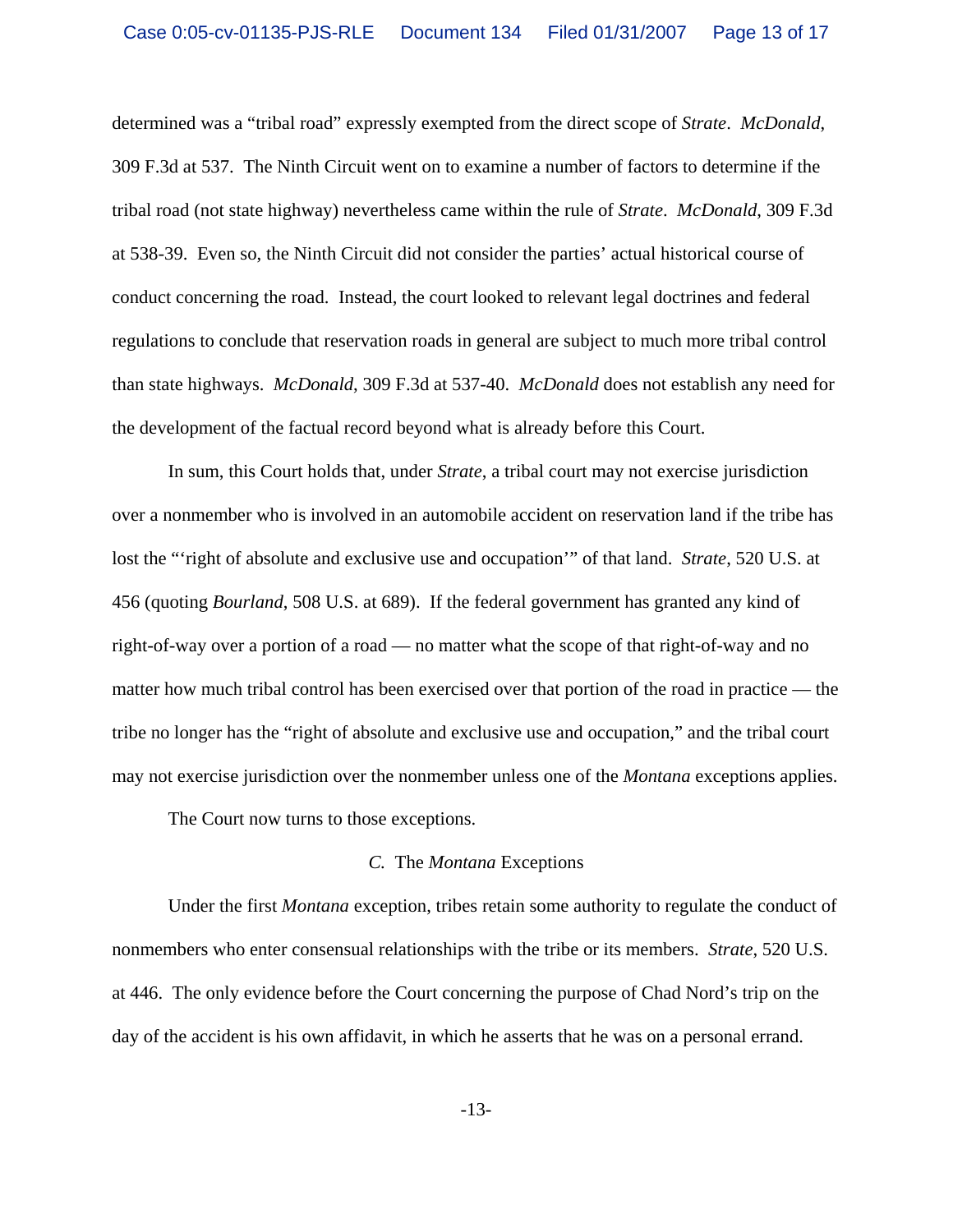Crocker Aff. Ex. D ¶ IV (April 7, 2006). The Tribal Court has no evidence contradicting Chad Nord's sworn statement, and, at oral argument, the Tribal Court conceded that it does not have any reason to believe that discovery will uncover such evidence. The fact that, at the time of the accident, Chad Nord was driving a semi-truck used to haul timber under a contract with the Red Lake Band does not distinguish this case from *Strate*. There, as here, the allegedly negligent driver was driving a truck used to do work under a contract with the tribe. *Strate*, 520 U.S. at 443.

Under the second *Montana* exception, tribes retain authority over nonmember conduct that "'threatens or has some direct effect on the political integrity, the economic security, or the health and welfare of the tribe.'" *Strate*, 520 U.S. at 457 (quoting *Montana*, 450 U.S. at 566). The Tribal Court contends that, because Kelly is a tribal member, the accident affected both the economic security and the health and welfare of the tribe. The Tribal Court's argument has surface appeal. But *Strate* squarely forecloses the applicability of the second *Montana* exception in these circumstances: "Undoubtedly, those who drive carelessly on a public highway running through a reservation endanger all in the vicinity, and surely jeopardize the safety of tribal members. But if *Montana*'s second exception requires no more, the exception would severely shrink the rule." *Strate*, 520 U.S. at 457-58; *see also Wilson*, 127 F.3d at 815 (holding that the tribal court lacked jurisdiction over a case involving a member plaintiff and a nonmember defendant). Because neither of the *Montana* exceptions applies, the Tribal Court lacks jurisdiction over Kelly's claims against the Nords.

#### *D. Exhaustion*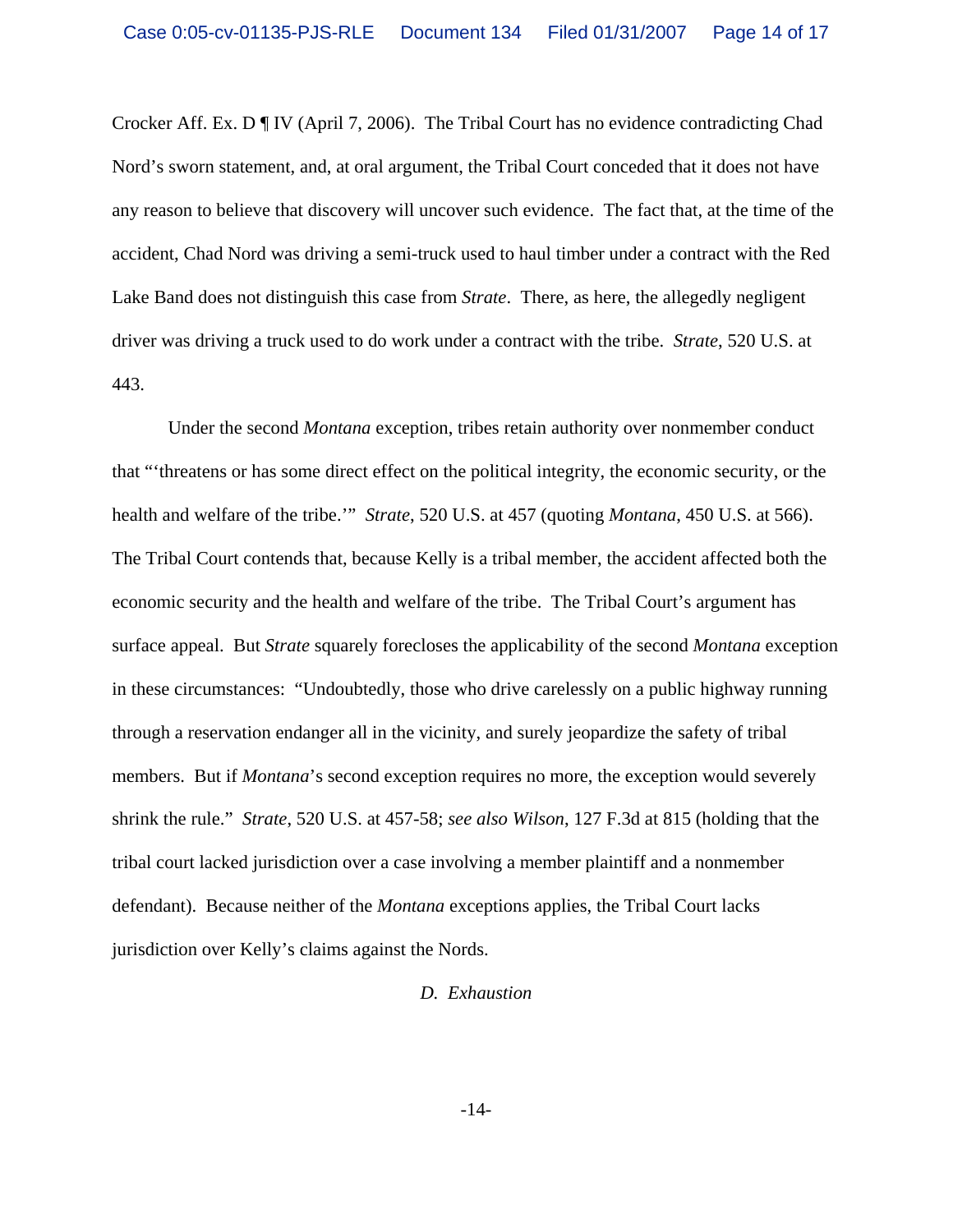As noted, litigants challenging the jurisdiction of a tribal court are generally required to exhaust tribal-court remedies before proceeding to federal court. *See Iowa Mut. Ins. Co. v. LaPlante*, 480 U.S. 9, 15-18 (1987); *Nat'l Farmers Union*, 471 U.S. at 856-57. But, as also noted, *Strate* created an exception to the exhaustion requirement that applies under the circumstances of this case. *Strate*, 520 U.S. at 459 n.14. Thus, the Nords were not required to exhaust tribal-court remedies.

Even if exhaustion was required, the Nords met that requirement. The Nords objected to jurisdiction in the Tribal Court, appealed the Tribal Court's decision, and obtained a ruling from the Red Lake Court of Appeals. Second Peckham Decl. Exs. 40, 41, 53. True, the Nords did not make their jurisdictional argument as clearly or comprehensively as they should have, but they did make the argument, and the Tribal Court had before it all of the evidence on which this Court has relied.

Finally, the Tribal Court argues that, because the Nords assert that *Strate* applies, the Nords ought to have proceeded directly to federal court and *not* exhausted their tribal-court remedies. Having elected to bring a motion to dismiss in the Tribal Court, the Tribal Court contends, the Nords should be held to the consequences of their choice, and the Court should give deference to the Tribal Court's finding that there was no valid right-of-way.

There are two problems with this argument. First, the Nords were driven to federal court in part by the conduct of the Tribal Court. The Nords initially tried to make use of the Tribal Court process. Only after waiting a year in vain for a decision did the Nords turn to the federal courts. (The Nords then had to wait a second year for the Tribal Court's decision.) Second, even if the Court were to review the Tribal Court's decision under a deferential standard of

-15-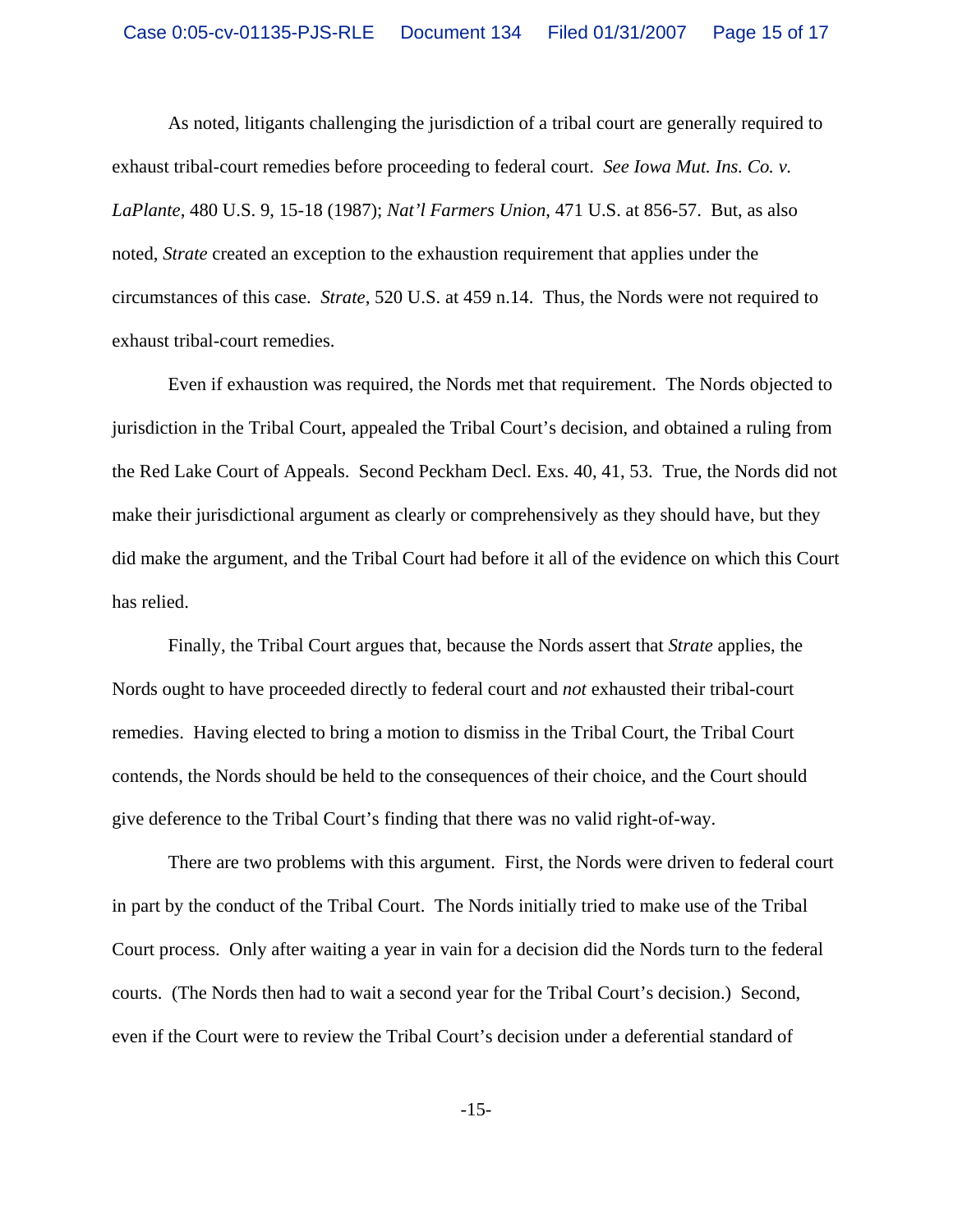review, the Court would nevertheless hold that the Tribal Court's finding regarding the right-ofway was clearly erroneous.

The Tribal Court itself characterizes the application of the exhaustion requirement to the circumstances of this case as raising difficult and uncertain legal questions. It would thus not be equitable, under these circumstances, to hold that the Nords relinquished their right to federal review. The Nords are entitled to summary judgment.

### ORDER

Based on the foregoing and on all of the files, records, and proceedings herein, IT IS HEREBY ORDERED THAT:

- 1. Defendant Red Lake Nation Tribal Court's motion to dismiss [Docket No. 48] and motion to continue hearing and for Rule 56(f) discovery [Docket No. 92] are DENIED.
- 2. Plaintiffs' motion for summary judgment [Docket No. 59] is GRANTED.
- 3. The Court hereby DECLARES that defendant Red Lake Nation Tribal Court lacks jurisdiction over any claims related to the car accident that occurred on December 16, 2000 and brought by defendant Donald Michael Kelly against plaintiffs Chad Dennis Nord and Dennis Nord, d/b/a Nord Trucking. And
- 4. Defendants Red Lake Nation Tribal Court and Donald Michael Kelly are hereby PERMANENTLY ENJOINED from proceeding further in the Red Lake Nation Tribal Court against plaintiffs Chad Dennis Nord and Dennis Nord, d/b/a Nord Trucking, in connection with any claims arising out of the accident described in paragraph 3 of this Order.